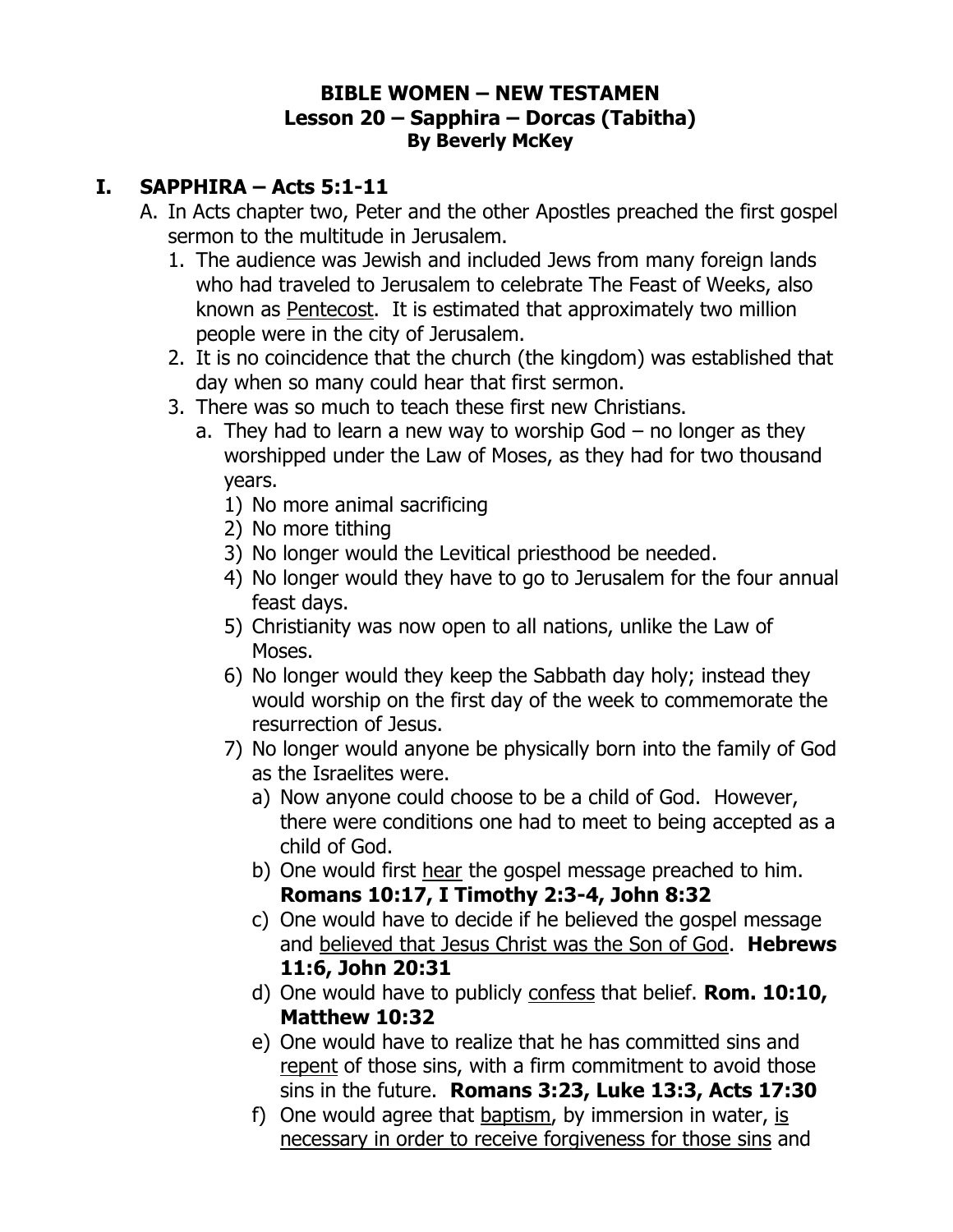upon being baptized, he is added to the church and becomes a child of God. **Acts 2:38, Mark 16:16, Galatians 3:27, Romans 6:3-4**

- g) One must understand that he has made a lifetime commitment and that he is required to live faithfully as a child of God in obedience to God's commandments in order to reach the goal of eternal life. **I Corinthians 4:1-2, , Hebrews 10:24-26, Revelation 2:10**
- b. These new Christians were so eager to learn and they were meeting every day so their knowledge increased very quickly.

**Acts 2:46-47** –  $``$  <sup>46</sup> So continuing daily with one accord in the temple, and breaking bread from house to house, they ate their food with gladness and simplicity of heart, <sup>47</sup> praising God and having favor with all the people. And the Lord added to the church daily those who were being saved."

- B. Jerusalem was very crowded with the multitude of visitors who had come to celebrate The Feast of Weeks.
	- 1. The new Christians who came from distant places did not go home after the celebration, as they usually would have done.
		- a. These families only intended to stay one week and go home after the Feast of Weeks.
		- b. They only brought enough supplies to last them through the week and their trip home, so when they decided to stay, many ran out of food and other necessities.
	- 2. The multitude of believers were united in heart and soul. **Acts 4:32**
		- a. Those who lived in Jerusalem shared what they had with the visitors.
		- b. Those who were wealthy or owned land they could sell brought funds to the Apostles to help feed those who were in need.
		- c. One of those who sold land was Barnabas who later became a partner with Paul as they taught the gospel to the Gentiles.
- C. Sapphira and her husband, Ananias, also sold property and brought money to the apostles. **Acts 5:1-11**
	- 1. Sapphira and her husband agreed when they sold the land to donate "part of the proceeds" and to keep part of the money for themselves. **Vs. 2**
		- a. There was nothing wrong with keeping as much of the money as they wanted to  $-$  it was their property.
		- b. Ananias took the money to the Apostles.
		- c. Peter, through the power of the Holy Spirit, knew the deceit in the heart of Ananias and he said: **Vs. 3**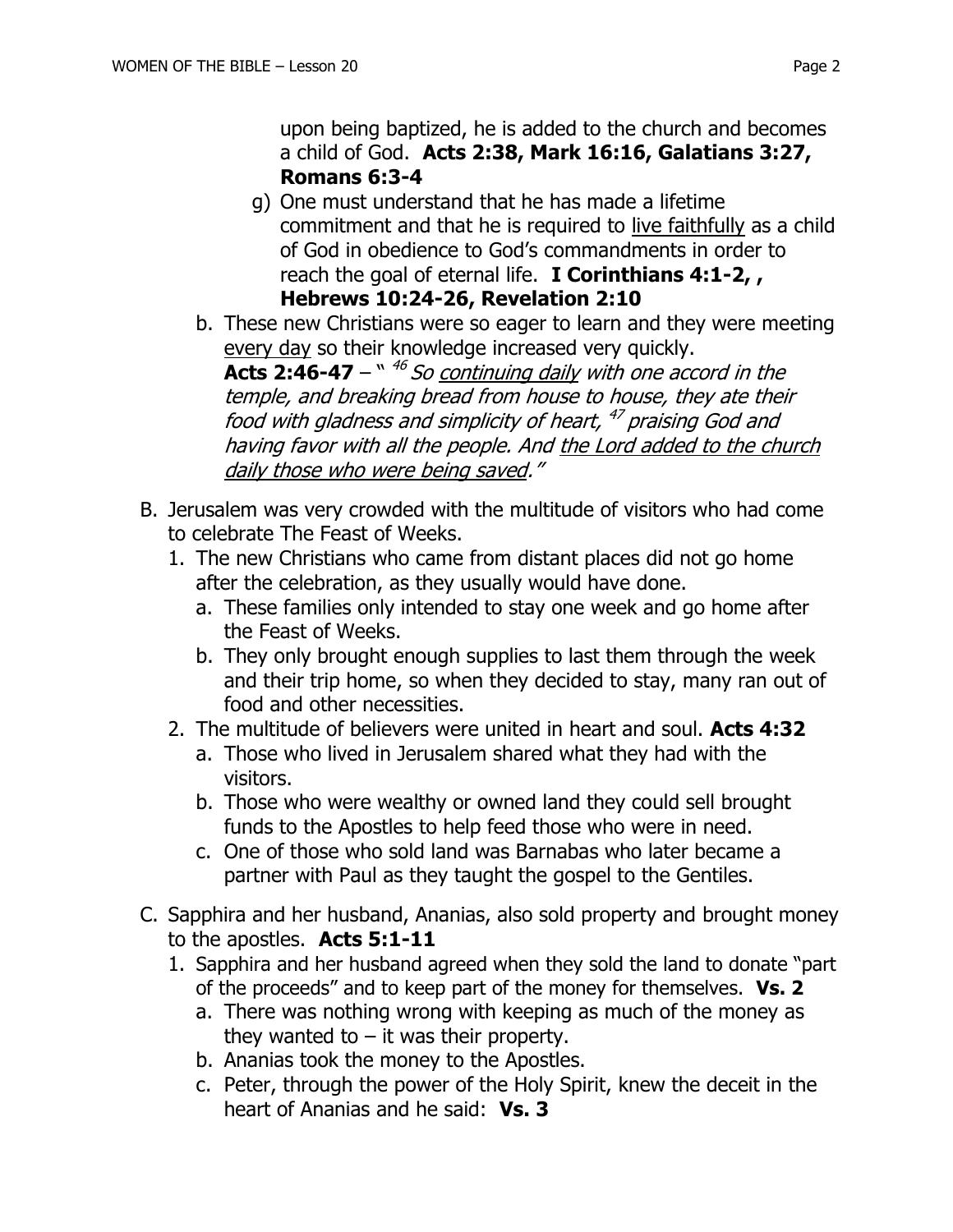"Ananias, why has Satan filled your heart to lie to the Holy Spirit and keep back part of the price of the land for yourself? <sup>4</sup> While it remained, was it not your own? And after it was sold, was it not in your own control? Why have you conceived this thing in your heart? You have not lied to men but to God."

- 1) Peter went straight to the source of the problem Satan. Ananias and Sapphira gave in to the temptation of Satan. **John 8:44** – "You are of your father the devil, and the desires of your father you want to do. He was a murderer from the beginning, and does not stand in the truth, because there is no truth in him. When he speaks a lie, he speaks his native tongue, for he is a liar and the father of it."
- 2) Selling the property was not the problem.
- 3) Keeping a portion of the funds was not the problem.
- 4) Motive was the problem Ananias and Sapphira wanted the praise of the Apostles and their fellow Christians which they thought would come by saying that they "gave it all".
- d. Remember, Ananias and Sapphira had lived their whole lives under the Law of Moses and it required paying tithes.
	- 1) The word tithe means "tenth". For example, one of every ten animals born to any Israelite in a year was to be given to the Lord. Tithing applied to every type of prosperity. **Leviticus 27:32**
	- 2) These tithes were not given out of generosity or concern for the needs of other, it was simply "commanded by the Law of Moses".
- e. This teaching is not carried over to the Law of Christ:
	- **2 Corinthians 9:7** "So let each one give as he purposes in his heart, not grudgingly or of necessity; for God loves a cheerful giver.
	- 1) In the Law of Christ, generosity is encouraged but not mandated.
	- 2) Free-will offerings must not be given under compulsion or grudgingly.
	- 3) Motives or attitudes really do matter in the Law of Christ . Not only must the giver be generous, but also cheerful in his giving.
- 2. Since Sapphira and Ananias planned the deception together, their freewill offering was in vain since they seemed to give it "grudgingly" and only to gain the praise of other Christians.
	- a. While their gift was generous, their sin was the lie they told in order to appear much more generous than they were.
	- b. Ananias' punishment was swift and final he was struck dead on the spot. No time for excuses, no time for apologies, no time to take it back or repent.
	- c. Great fear came upon all those who heard and saw what happened.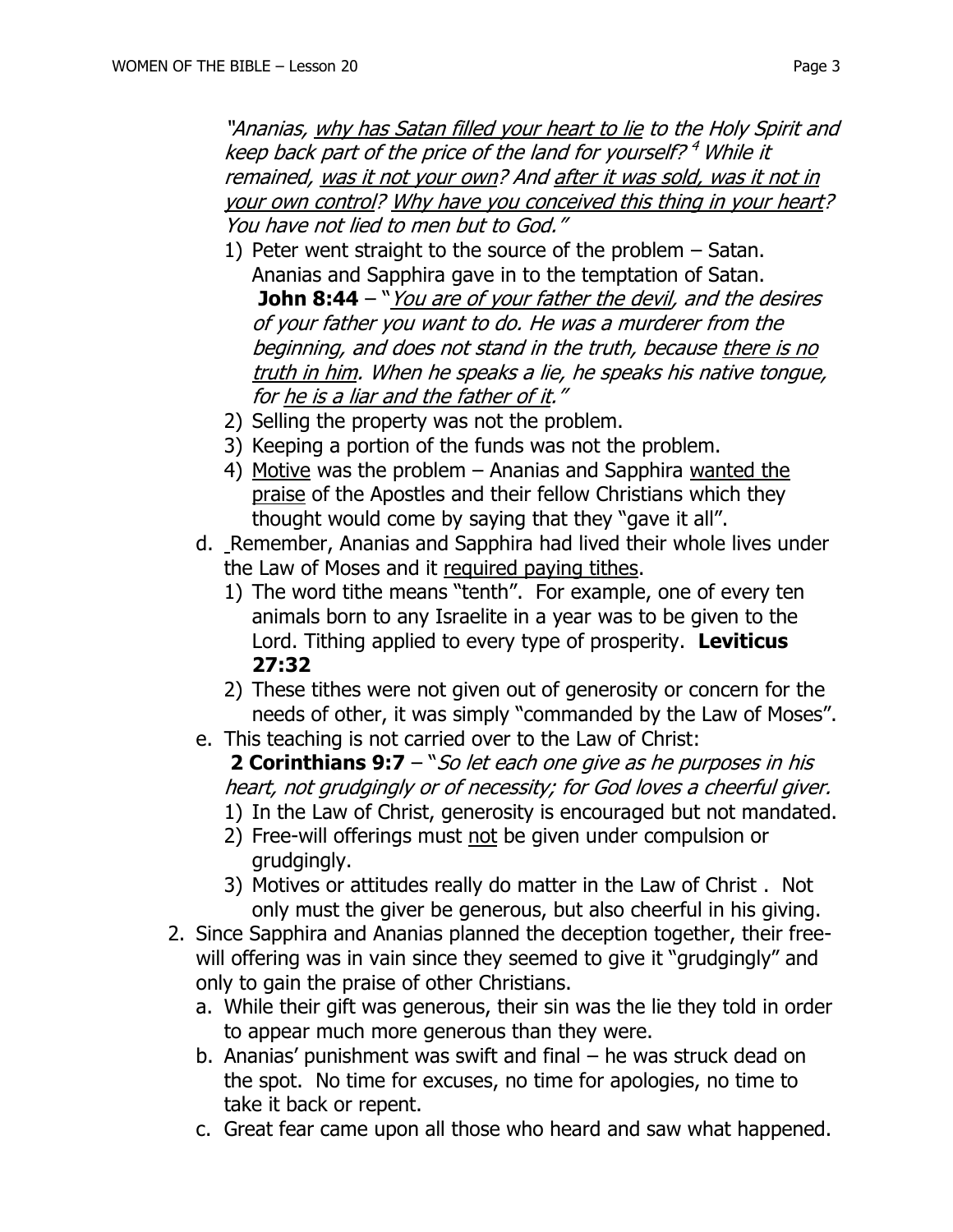- 3. Three hours later, Sapphira came in, not knowing what had happened.
	- a. Peter wanted to know if she was aware of her husband's motives, so he asked: **Acts 5:8** – "Tell me whether you sold the land for so much."
	- b. Sapphira also said that they had sold their property for the amount of money her husband had given to the Apostles.
	- c. Through the power of the Holy Spirit, Peter also knew that she had conspired with her husband to exaggerate the amount of their gift. "How is it that you have agreed together to test the Spirit of the Lord? Look, the feet of those who have buried your husband are at the door, and they will carry you out." **Vs. 9**
	- d. Immediately Sapphira also fell down and breathed her last.
	- e. Again, the scripture is repeated, "So great fear came upon all the church ad upon all who heard these things." **Vs. 11**
	- f. That was the intent  $-$  to instill the importance of obedience to the entire church.
- D. While it is true that their punishment was very harsh, they were not the first to ever be struck dead for disobedience to God.
	- 1. We learned from the Old Testament that failure to carry out the exact demands of the Law of Moses brought about swift judgment from God on several occasions.
	- 2. When the Law of Moses was first instituted while Israel was in the wilderness, God often executed punishment immediately to reinforce the fact that obedience to God is not only expected but required**.**
		- a. Nadab and Abihu were two of Aaron's sons, who served as priests in the Tabernacle in the wilderness.
		- b. They were struck dead because they used "profane fire" in their censers in their duty to burn incense before the Lord.
		- c. The only fire that was acceptable was that which was taken from the alter of burnt offerings – however, Nadab and Abihu used fire from some other source, which God called profane. **Leviticus 16:12**
		- d. "Such a very small difference.", some might say. Why was it deserving of death?
			- 1) At the death of Nadab and Abihu, Moses gave Aaron a message from God saying, "By those who come near Me I must be regarded as holy; and before all the people I must be glorified."
			- 2) God considered that they did not "regard Him as holy" since they did not obey His specific instructions. Their disobedience got in the way of glorifying God before all of the people of Israel. **Vs. 3**
			- 3) God is regarded as holy when His commandments are obeyed precisely and His authority is respected.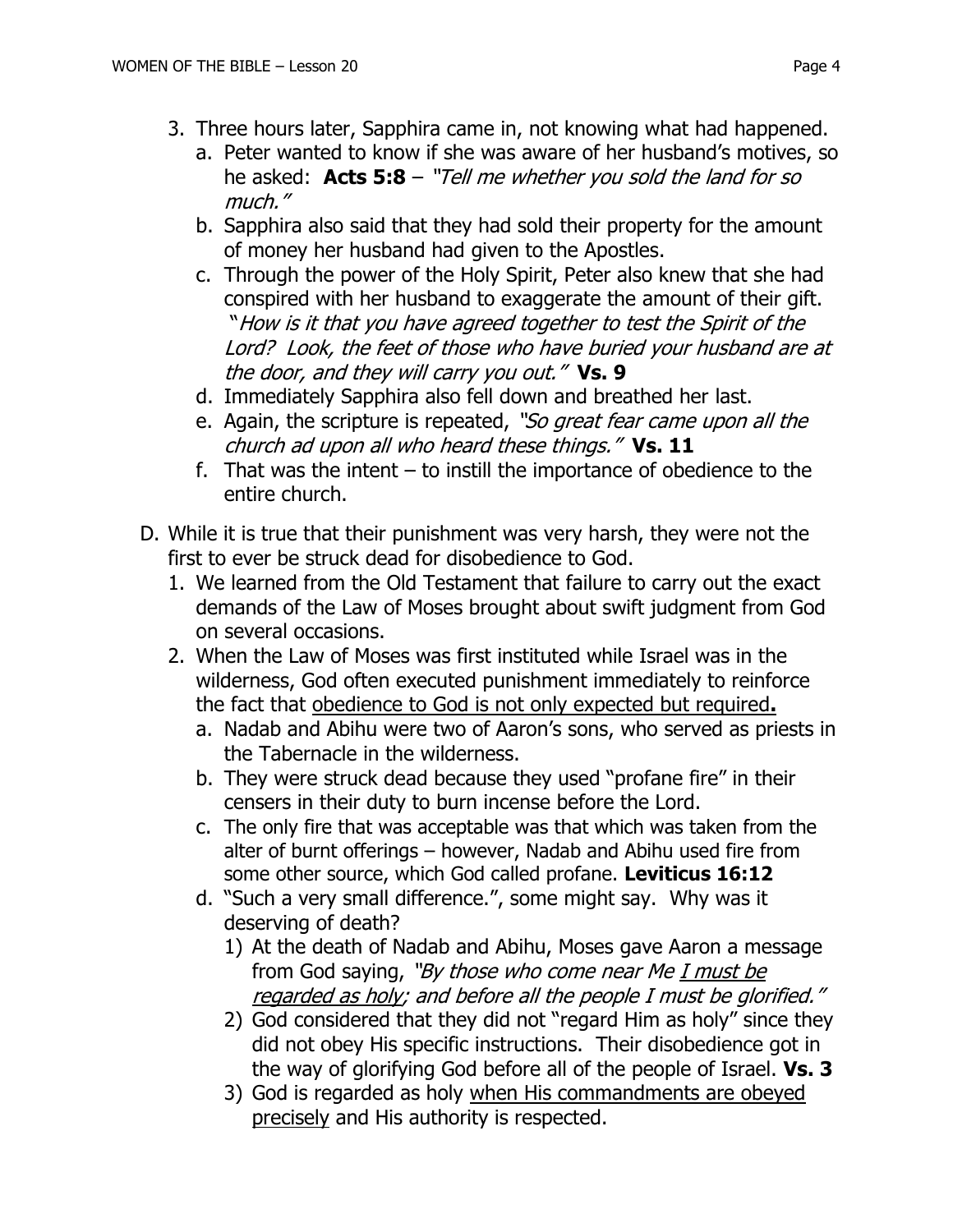- 4) Altering commandments to suit our convenience shows disrespect for God and places our opinions above God's authority.
- 5) Their disobedience was so serious that God forbid Aaron and his surviving three sons from mourning the loss of Nadab and Abihu because they did not keep the ritual exactly as God required. **Vs.6**
- 3. Again, when King David decided to bring the Ark of the Covenant to Jerusalem, he did not follow the approved method of carrying the Ark.
	- a. The Philistines captured the Ark many years before, but they suffered several curses while it was in their possession, so they took it to the border of Judah and left it at the house of a man named Abinadab.
	- b. David went with a group of men to bring the Ark back to the Tabernacle.
	- c. He allowed them to place the Ark on a cart drawn by oxen.
	- d. When the oxen stumbled, Uzzah put out his hand and touched the Ark, to help keep it stable.
	- e. Uzzah was immediately struck dead for touching the Ark.
	- f. The Levites were given the responsibility for transporting the Tabernacle and all of its furnishings.
		- 1) They were to use two poles (one on each side) that went through gold rings on each corner of the Ark.
		- 2) Then four Levites would lift the Ark by the poles and carry it when the Israelites were moving from place to place.
		- 3) No one was ever to touch the Ark in any way, no exceptions.
	- g. The use of the cart was not the approved method of transport.
	- h. Even though Uzzah meant well, what he did was forbidden.
- E. Sapphira passed up an opportunity to be a real helper and partner to her husband.
	- 1. She could have and should have counseled her husband to make a better decision.
	- 2. Either they could have given all of the money to the Apostles, or they could have given a portion and simply told the truth about it.
	- 3. Sapphira left no doubt that the deception was done with her cooperation when she told Peter that they had only received the amount of money Ananias had given the Apostles.
	- 4. Women are usually nurturing and watchful for the welfare of their families.
	- 5. Sapphira was certainly not watchful for the spiritual welfare of her husband when she agreed to the deceitful plan.
	- 6. Solomon was certainly right when he said: **Proverbs 16:18** "Pride goes before destruction, and a haughty spirit before a fall."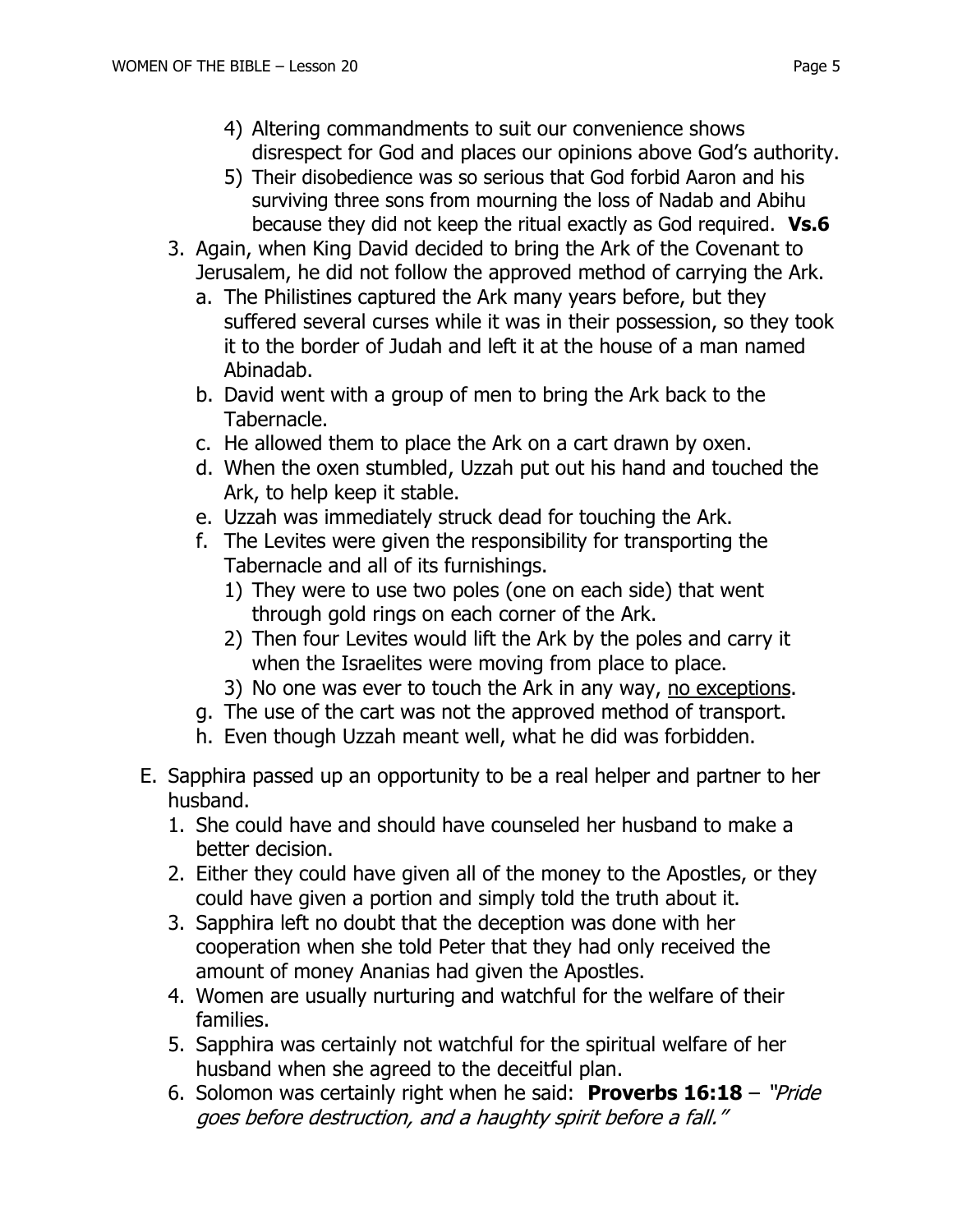- 7. Sapphira and Ananias were guilty of four of the seven things that are "an abomination" to God: **Proverbs 6:16-19** – "These six things the Lorp hates, Yes, <u>seven are an abomination to Him</u>: <sup>17</sup> a proud look, a lying tongue, hands that shed innocent blood, <sup>18</sup> <u>a heart that devises</u> wicked plans, feet that are swift in running to evil, <sup>19</sup> a false witness who speaks lies**,** and one who sows discord among brethren."
- 8. We can take this lesson from Ananias and Sapphira to heart even today.
	- a. Disobedience, whether done in ignorance or defiance, is still the same, and it is sin.
	- b. The account of Ananias and Sapphira was given to us to confirm that God still requires strict obedience today.
	- c. While we do not see people immediately struck dead today for disobedience, we can be certain that God does not tolerate disobedience. **Romans 11:22** – "Therefore consider the goodness and severity of God: but toward you, goodness, **IF** you continue in His goodness. Otherwise you also will be cut off."
		- 1) We can be certain that continued disobedience results in eternal punishment.
		- 2) We can also be certain that faith coupled with obedience will result in eternal life.
	- d. Those today who have twisted the gospel to fit their personal preferences in worship and in morality do not have the fear of God, unfortunately.

## **II. DORCAS (also known as Tabitha) – Acts 9**

- A. Dorcas is a Greek name and Tabitha is a Jewish name
	- 1. Many Jews living in the first century were called by a Greek name and a Jewish name, such as Paul (Greek), Saul (Jewish).
	- 2. This practice began when the church was forced to disperse from Jerusalem because of persecution and spread to many areas of the world.
- B. The story of Dorcas reminds us of God's great love for all of His people.
	- 1. She was not a great evangelist, nor a prophet. She was just a plain Christian woman like us.
	- 2. Yet she was important enough to have her good works and charitable deeds recorded in God's word for every generation for two thousand years.
	- 3. The first thing mentioned about Dorcas was that she was a disciple of Jesus.
	- 4. She was not a Christian because she did charitable deeds she did charitable deeds because she was a Christian.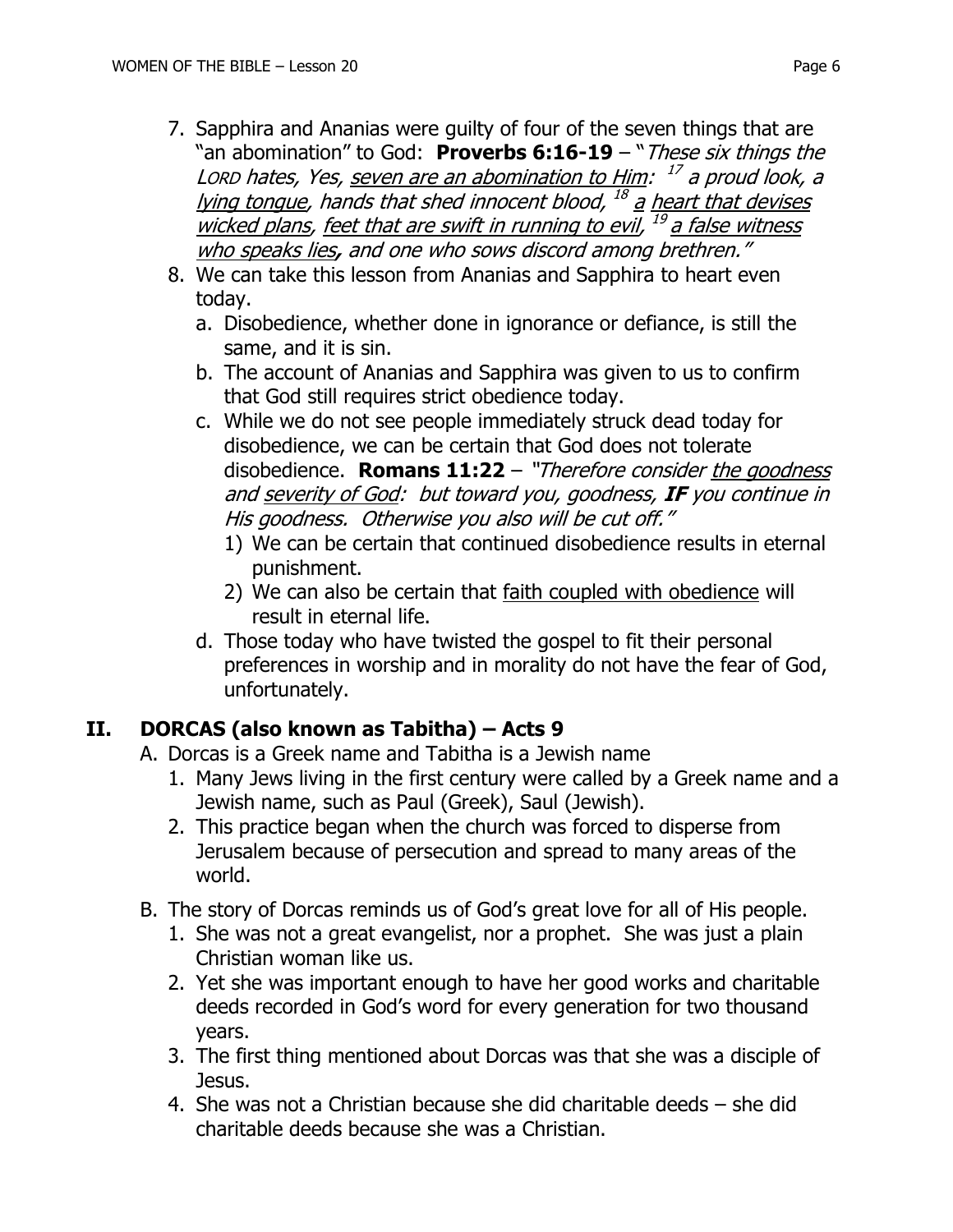- a. This is a very important distinction since some mistakenly believe that anyone who does good deeds will be acceptable to God.
- b. While doing good deeds cannot earn salvation for anyone, it is also impossible to have faith without doing good deeds.
	- 1) **James 2:26** "For as the body without the spirit is dead, so faith without works is dead also."
	- 2) In reality, our good deeds must be the "evidence" of our faith.
	- 3) Faith must also be a growing thing  $-$  ever increasing as we grow in the knowledge of God's word.
- 5. Dorcas was well known in her community because she used her ability to sew garments for the glory of God by providing clothing for poor widows.
- 6. Dorcas was an humble woman whose faith in Jesus as the Son of God compelled her to loved others enough to help them however she could.
- C. Dorcas lived in the city of Joppa (now called Jaffa). **See map attached**
	- 1. It was located on the Mediterranean Coast, thirty miles northwest of Jerusalem and is one of the oldest port cities in the world.
	- 2. It was in Joppa where Jonah took a ship to escape going to Nineveh as God had told him.
	- 3. Joppa's seaport was used by King David to receive the logs that floated down from Lebanon which were used in the building of the Temple in Jerusalem.
	- 4. Because of its value as a seaport, Joppa has been very often overthrown, sacked, pillaged, burned and rebuilt.
	- 5. Archaeological evidence shows that Joppa (Jaffa) was inhabited 7,500 BC and its natural harbor has been in use since the Bronze Age.
- D. Dorcas became sick and died and her friends prepared her body for burial and laid her in an upper room.
	- 1. The friends of Dorcas heard that Peter was in the town of Lydda, about ten miles east of Joppa, so they sent for him, asking that he come quickly. **Vs. 38**
	- 2. When Peter arrived they took him to the upper room where widows stood by him weeping and they showed Peter the garments that Dorcas had made for them.
	- 3. Peter sent them all out of the room and knelt down and prayed.
		- a. He turned to the body and said, "Tabitha, arise." and immediately she opened her eyes.
		- b. When she saw Peter she sat up. Peter took her hand and lifted her up.
	- 4. Peter called for her Christian friends and the widows and presented her to them alive.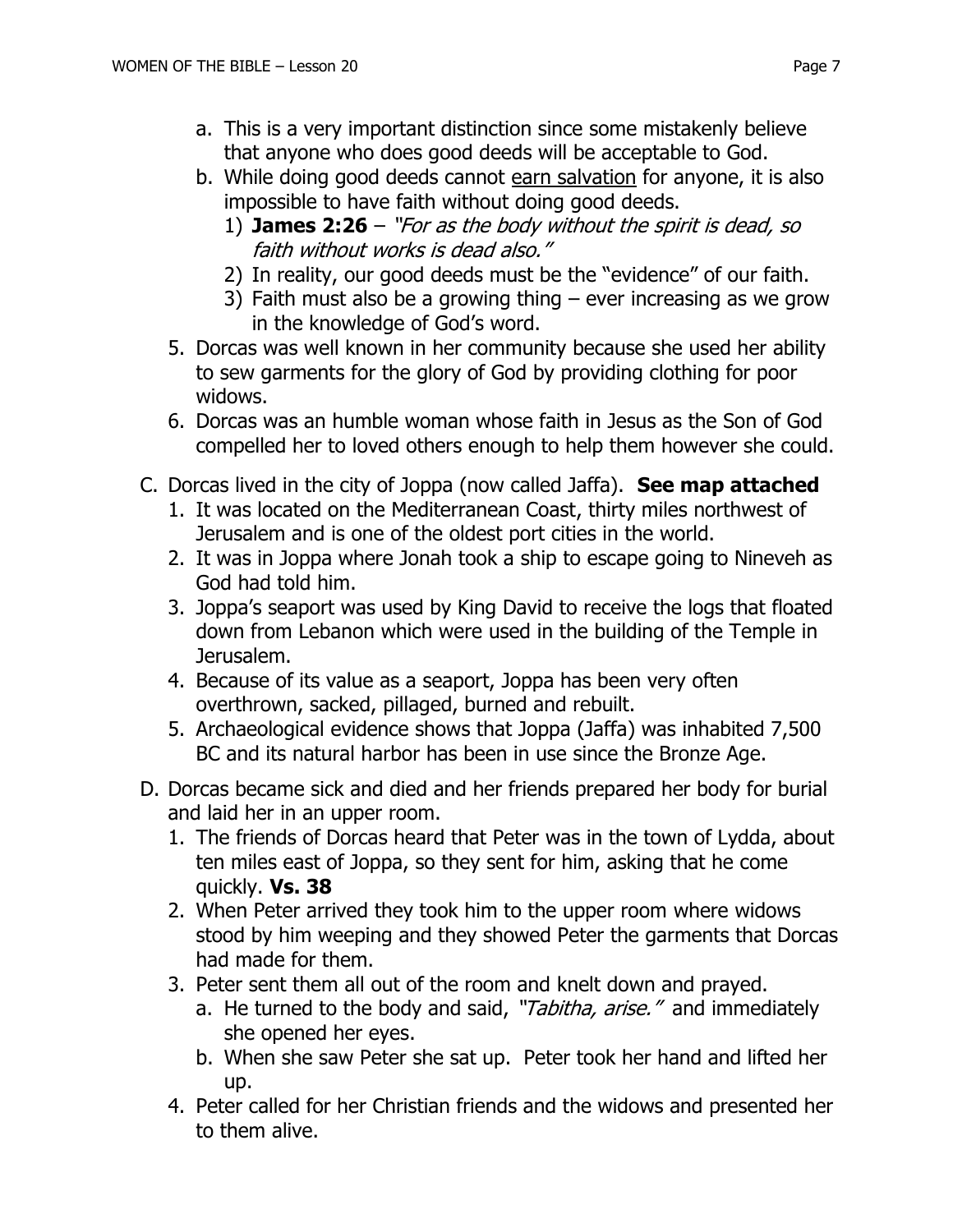- E. What a celebration must have taken place in the home of Dorcas.
	- 1. Surely she never expected that her name would be spoken two thousand years later.
	- 2. Having faced life threatening health issues myself, it is almost certain that Dorcas was so grateful for her miracle that she looked for even more ways to serve the Lord.
	- 3. Surviving serious illness or catastrophic accidents should cause us to appreciate the opportunities we have for serving the Lord more than ever.
		- a. Things that once seemed important become less of a priority.
		- b. We face our own mortality and realize that we have such a short time to accomplish the work that God has entrusted to us.
		- c. How can we ever take our salvation for granted again.
		- d. How can we ever forget to take time for prayer again.
		- e. How can we not beg God to send us opportunities to serve and to open our eyes so we will recognize those opportunities.
		- f. How can we fail to increase our knowledge of God's word so we will be prepared to teach it to others.
		- g. How can we continue to postpone getting involved in spreading the gospel and other good works.
		- h. How can we ever forget how precious our family and friends are.
		- i. How can we ever go back to complaining about those little things that are mere inconveniences.
		- j. How can we fail to appreciate every day of life (whether sunny or rainy or freezing cold).
	- 4. I wouldn't be surprised if the later years of Dorcas' life were even more productive than before.
- F. We must not wait for a health crisis to adopt a more positive outlook on the opportunities we have to serve.
	- 1. **Colossians 3:17** "Whatever you do in word or deed, do all in the name of the Lord Jesus, giving thanks to God the Father through Him."
	- 2. Philippians 2:4-16 '<sup>id4</sup> Do all things <u>without complaining</u> and disputing, <sup>15</sup> that you may become blameless and harmless, children of God without fault in the midst of a crooked and perverse generation, among whom you <u>shine as lights in the world</u>, <sup>16</sup> holding fast the word of life, so that I may rejoice in the day of Christ that I have not run in vain or labored in vain."
- G. When I read the story of Dorcas, I am reminded of the funerals I have attended of so many Christian brothers and sisters where they are